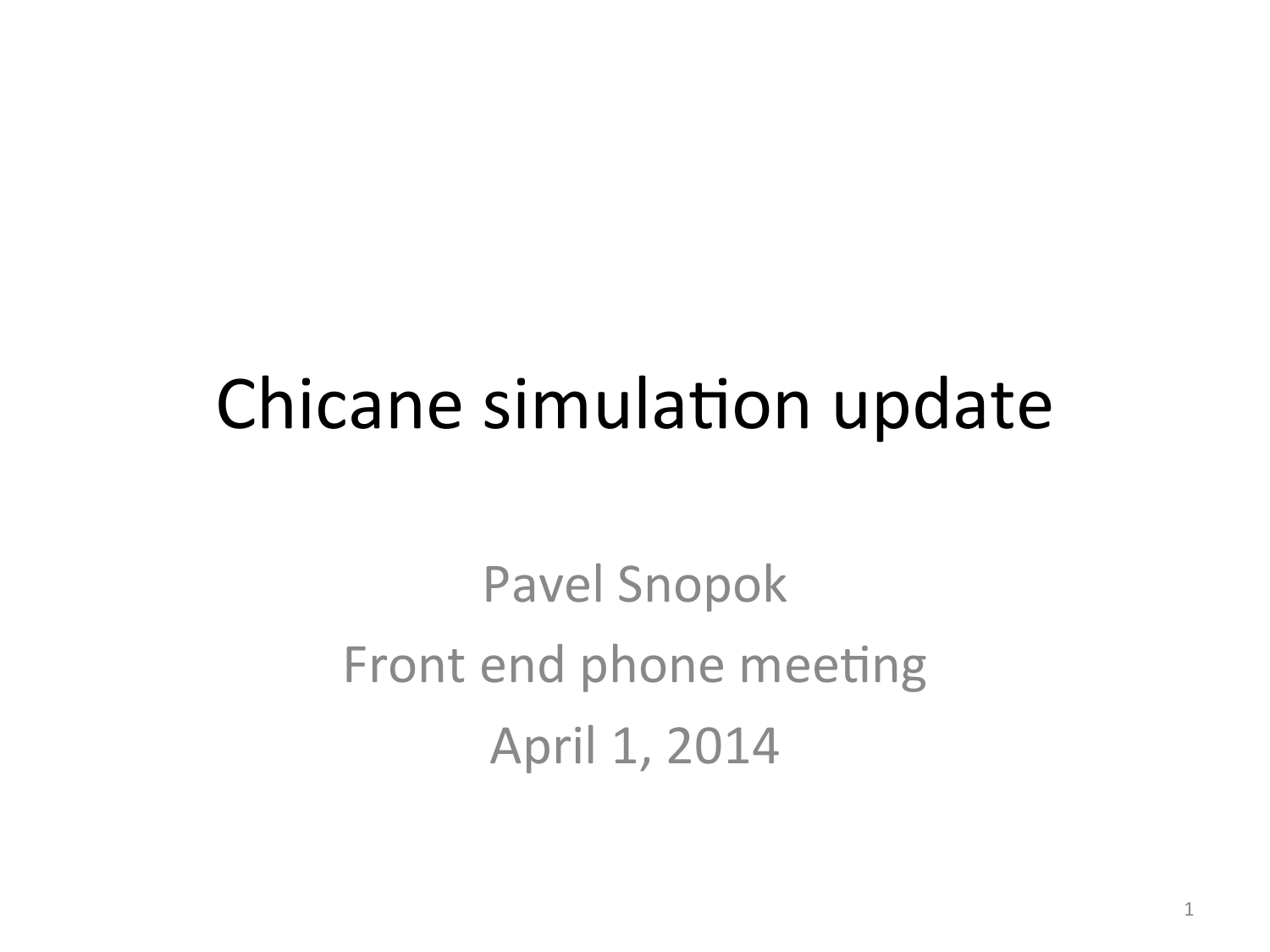# Chicane field map

- In order to speed up G4beamline simulation it was proposed to use a pre-calculated field map based on the analytic expressions for bent solenoids.
- There are minor discontinuities at the ends of the chicane and at the center, but those are expected.
- Original script is in Python, it takes ~7 seconds to save a 32 Mb field map with grid sizes  $\Delta x = \Delta z = 10$  mm.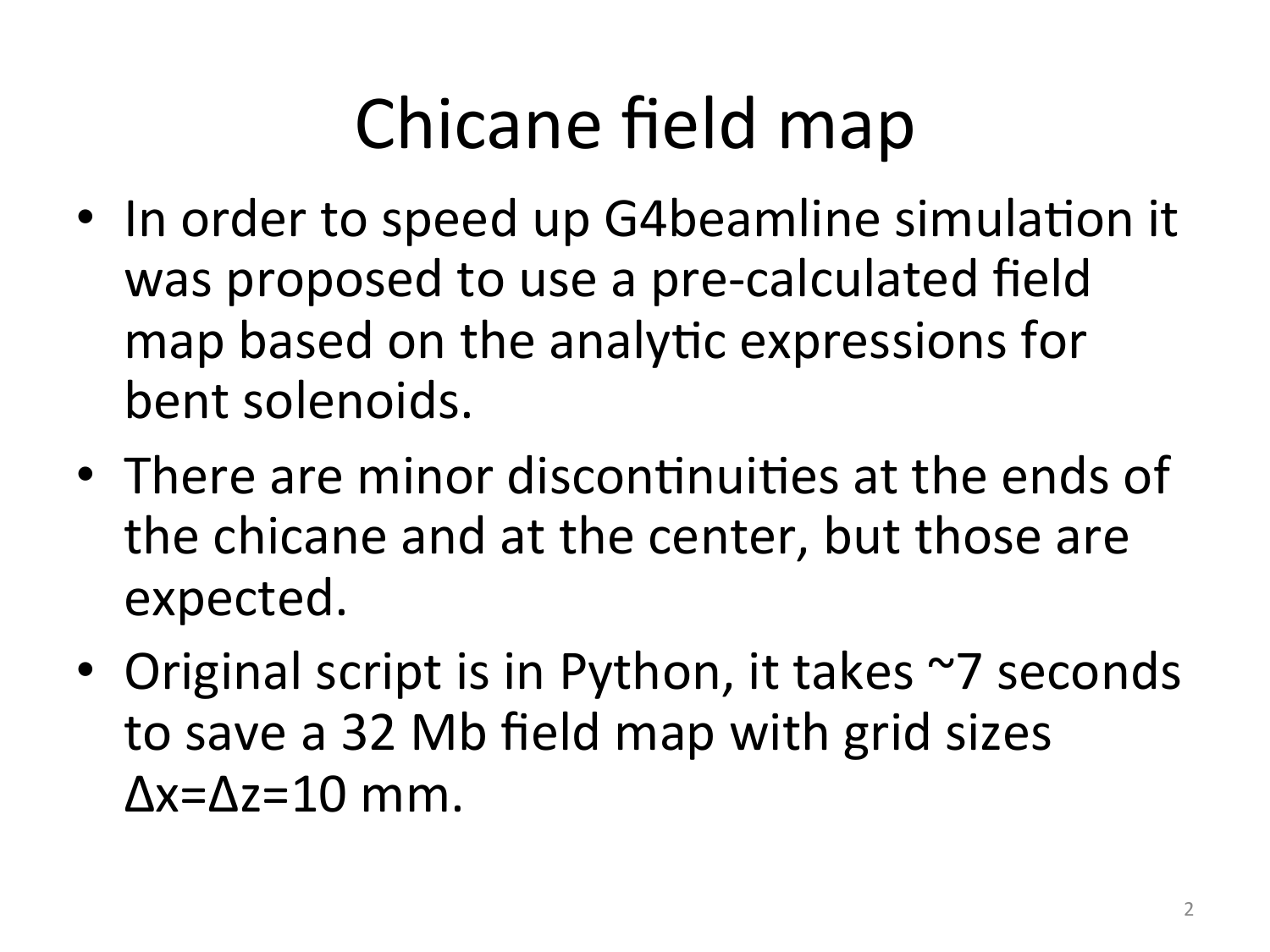# Scripting for NERSC

- I created and tested a bit of C++ code that does the same the Python script does.
- Depends on stdio, stdlib, math, hope those are available.
- Benchmark:  $\sim$ 2 sec for the same size field map.
- Requires six parameters: filename, field on axis [T], chicane curvature  $[1/m]$ , chicane half-length  $[m]$ , aperture  $[m]$ , x grid size  $[m]$ , z grid size  $[m]$ .
- Meaningful set of defaults provided.
- Will need some help/feedback getting it up and running on NERSC.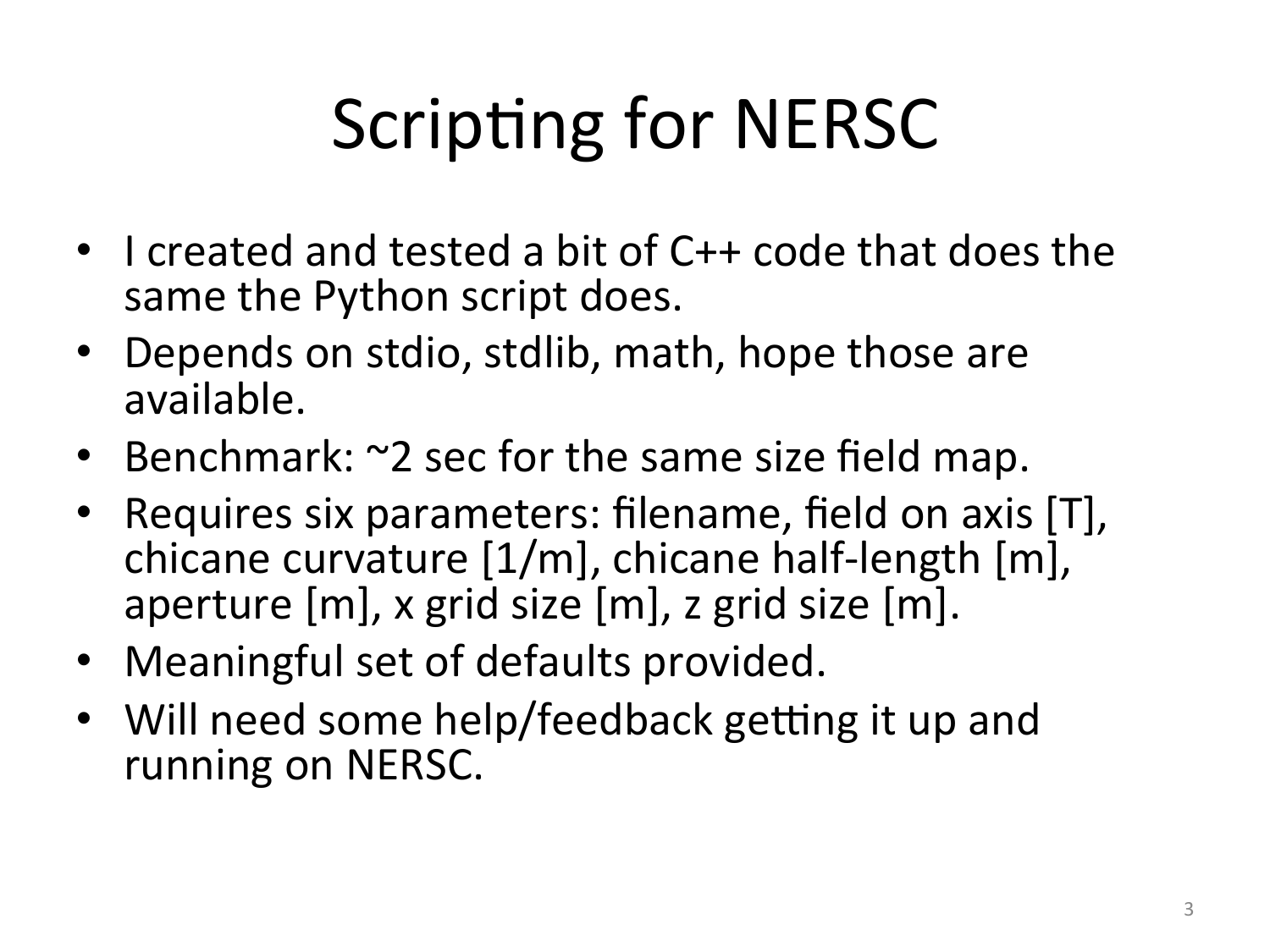# Look ma, no coils

- I kept coils in G4beamline but set their current to zero.
- It was suggested that I should remove the coils altogether to see if that reduces simulation time.
- So I did, and magically the time to run the same number of particles went down sharply from 540 seconds (with coils and currents) to 43 seconds (with coils but no current) to 13 seconds (with no coils) for 50k particles  $(+)$  2 seconds to calculate the field map prior to running G4beamline).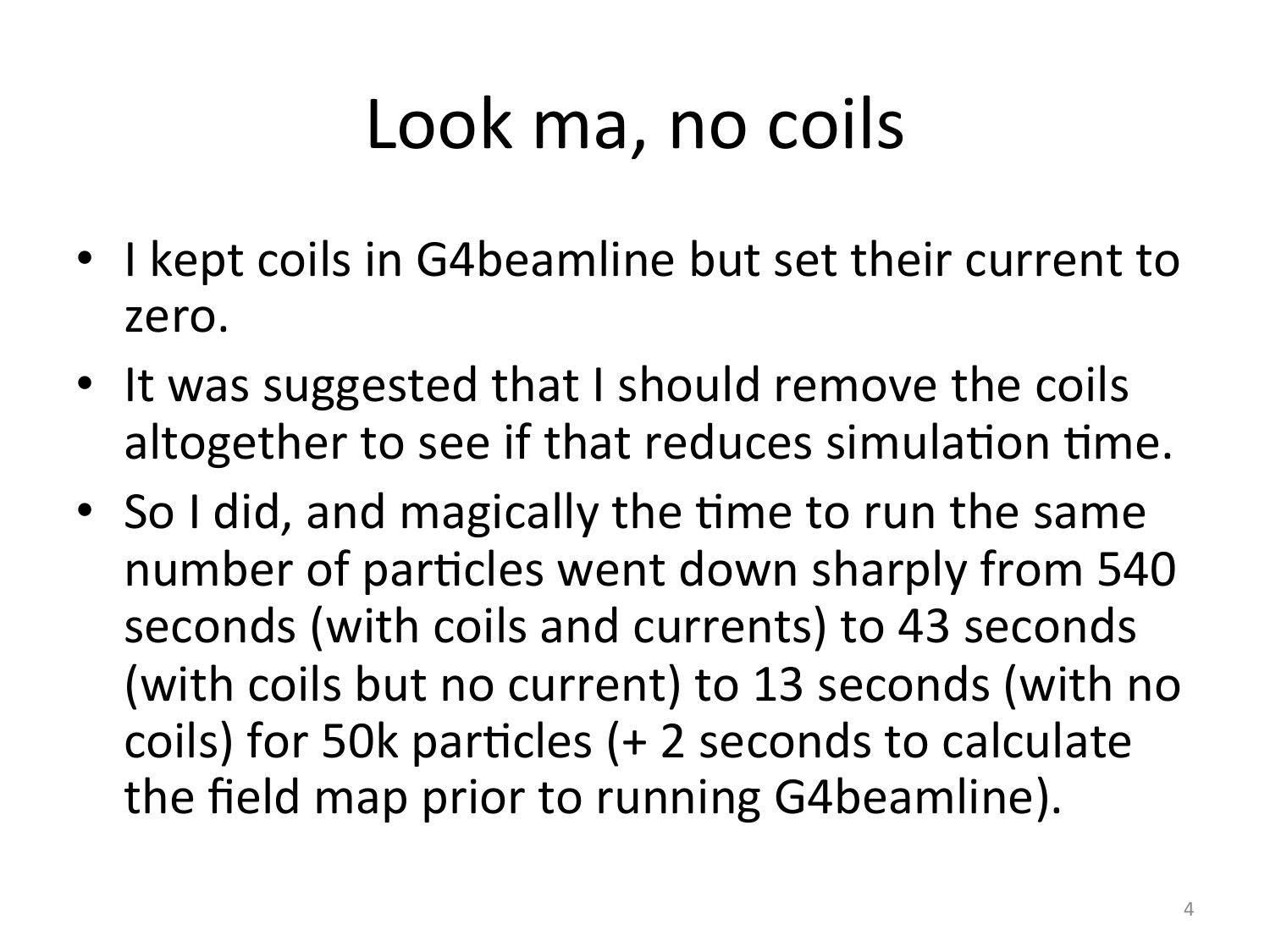### Analytic expression contour



Lines correspond to +/- 0.05 T